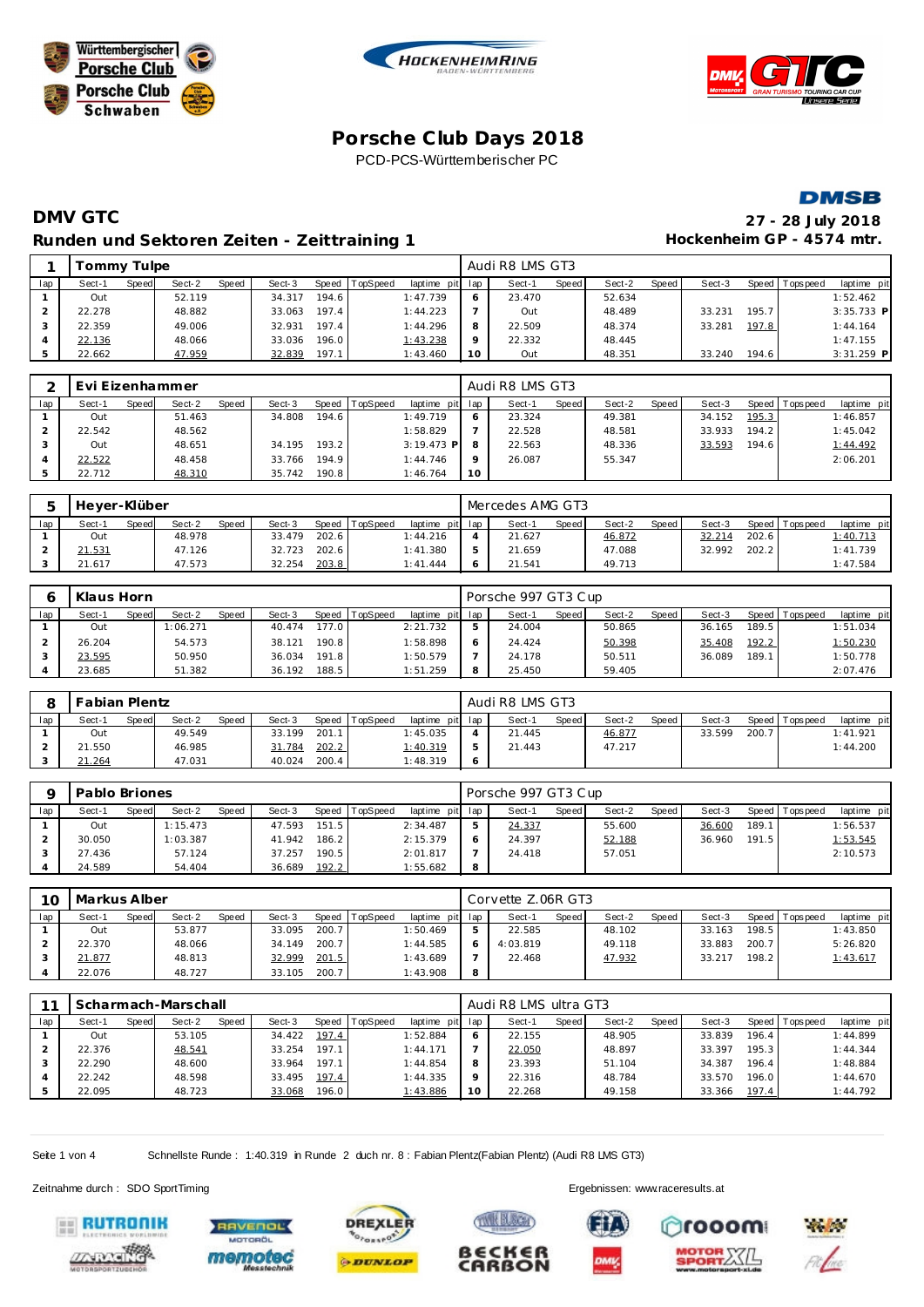







# **DMV GTC 27 - 28 July 2018 Runden und Sektoren Zeiten - Zeittraining 1**

| 27 - 28 July 2018         |
|---------------------------|
| Hockenheim GP - 4574 mtr. |

| 13  | Timo Scheibner |       |        |       |        |       |          |                 |   | BMW Z4 GT3 |       |        |       |        |       |                 |             |
|-----|----------------|-------|--------|-------|--------|-------|----------|-----------------|---|------------|-------|--------|-------|--------|-------|-----------------|-------------|
| lap | Sect-1         | Speed | Sect-2 | Speed | Sect-3 | Speed | TopSpeed | laptime pit lap |   | Sect-1     | Speed | Sect-2 | Speed | Sect-3 |       | Speed Tops peed | laptime pit |
|     | Out            |       | 57.496 |       | 37.957 | 188.8 |          | 2:07.969        |   | 23.272     |       | 49.372 |       | 34.001 | 193.2 |                 | 1:46.645    |
|     | 24.304         |       | 49.981 |       | 34.226 | 195.3 |          | 1:48.511        |   | 23.107     |       | 50.414 |       | 34.427 | 191.5 |                 | 1:47.948    |
|     | 23.258         |       | 49.736 |       | 34.634 | 192.5 |          | 1:47.628        |   | 23.873     |       | 53.107 |       |        |       |                 | 1:57.605    |
|     | 23.468         |       | 50.941 |       | 36.659 | 190.8 |          | 1:51.068        | 8 |            |       |        |       |        |       |                 |             |

| 16  | Stanislav Dobrev |       |        |              |        |       |          |                 | Mercedes-AMG GT3 |       |        |       |        |       |                   |              |
|-----|------------------|-------|--------|--------------|--------|-------|----------|-----------------|------------------|-------|--------|-------|--------|-------|-------------------|--------------|
| lap | Sect-1           | Speed | Sect-2 | <b>Speed</b> | Sect-3 | Speed | TopSpeed | laptime pit lap | Sect-1           | Speed | Sect-2 | Speed | Sect-3 |       | Speed   Tops peed | laptime pit  |
|     | Out              |       | 57.889 |              | 40.191 | 187.2 |          | 2:04.127        | Out              |       | 49.188 |       | 36.845 | 195.3 |                   | $3:05.294$ P |
|     | 24.656           |       | 51.990 |              | 37.604 | 194.2 |          | 1:54.250        | 22.900           |       | 48.610 |       | 33.962 | 196.0 |                   | 1:45.472     |
|     | 22.991           |       | 48.489 |              | 33.970 | 196.7 |          | 1:45.450        | 22.874           |       | 48.599 |       | 33.766 | 194.2 |                   | 1:45.239     |
|     | 25.111           |       | 54.270 |              |        |       |          | 1:58.370        | 25.312           |       | 54.076 |       |        |       |                   | 2:04.449     |

| 19  | Peter Schmidt |       |        |       |        |       |                |                 |    | Audi R8 LMS GT3 |       |        |       |        |       |                 |             |
|-----|---------------|-------|--------|-------|--------|-------|----------------|-----------------|----|-----------------|-------|--------|-------|--------|-------|-----------------|-------------|
| lap | Sect-1        | Speed | Sect-2 | Speed | Sect-3 |       | Speed TopSpeed | laptime pit lap |    | Sect-1          | Speed | Sect-2 | Speed | Sect-3 |       | Speed Tops peed | laptime pit |
|     | Out           |       | 56.156 |       | 36.924 | 185.9 |                | 1:59.728        | O  | 23.026          |       | 49.634 |       | 34.419 | 189.8 |                 | 1:47.079    |
|     | 24.730        |       | 51.284 |       | 35.820 | 190.1 |                | 1:51.834        |    | 22.923          |       | 49.226 |       | 34.210 | 191.2 |                 | 1:46.359    |
|     | 23.243        |       | 50.410 |       | 34.231 | 191.2 |                | 1:47.884        | 8  | 22.843          |       | 49.826 |       | 34.548 | 189.8 |                 | 1:47.217    |
|     | 23.514        |       | 49.777 |       | 34.313 | 190.5 |                | 1:47.604        | Q  | 23.162          |       | 50.017 |       |        |       |                 | 1:53.012    |
|     | 23.116        |       | 50.285 |       | 34.492 | 190.8 |                | 1:47.893        | 10 |                 |       |        |       |        |       |                 |             |

| $\cap$ | Roland Hertner |       |        |       |        |       |                |                 | VW Golf GTI TCR |       |        |         |        |       |                 |             |
|--------|----------------|-------|--------|-------|--------|-------|----------------|-----------------|-----------------|-------|--------|---------|--------|-------|-----------------|-------------|
| lap    | Sect-1         | Speed | Sect-2 | Speed | Sect-3 |       | Speed TopSpeed | laptime pit lap | Sect-1          | Speed | Sect-2 | Speed I | Sect-3 |       | Speed Tops peed | laptime pit |
|        | Out            |       | 59.630 |       | 38.084 | 179.4 |                | 2:04.273        | 24.257          |       | 52.887 |         | 35.552 | 180.9 |                 | 1:52.696    |
|        | 24.720         |       | 53.277 |       | 54.018 | 174.5 |                | 2:12.015        | 23.763          |       | 52.685 |         | 36.723 | 179.7 |                 | 1:53.171    |
|        | 24.399         |       | 52.742 |       | 35.415 | 181.8 |                | 1:52.556        |                 |       |        |         |        |       |                 |             |

| 32  | Simon Klemund |       |          |       |        |       |          |                 |    | BMW M235i Racing |       |        |       |        |       |                |             |
|-----|---------------|-------|----------|-------|--------|-------|----------|-----------------|----|------------------|-------|--------|-------|--------|-------|----------------|-------------|
| lap | Sect-1        | Speed | Sect-2   | Speed | Sect-3 | Speed | TopSpeed | laptime pit lap |    | Sect-1           | Speed | Sect-2 | Speed | Sect-3 |       | Speed Topspeed | laptime pit |
|     | Out           |       | 1:01.264 |       | 40.293 | 163.1 |          | 2:09.119        |    | 26.091           |       | 56.859 |       | 38.786 | 164.1 |                | 2:01.736    |
|     | 27.433        |       | 57.947   |       | 39.828 | 162.9 |          | 2:05.208        |    | 26.127           |       | 56.338 |       | 38.658 | 165.1 |                | 2:01.123    |
|     | 26.903        |       | 57.667   |       | 38.967 | 164.6 |          | 2:03.537        | 8  | 26.269           |       | 56.545 |       | 38.369 | 163.9 |                | 2:01.183    |
|     | 26.563        |       | 56.567   |       | 38.904 | 165.1 |          | 2:02.034        |    | 26.434           |       | 56.661 |       | 38.459 | 166.2 |                | 2:01.554    |
|     | 26.677        |       | 56.620   |       | 38.520 | 164.9 |          | 2:01.817        | 10 | 26.102           |       | 56.593 |       | 38.349 | 164.9 |                | 2:01.044    |

| 44  | Busch-Busch |              |        |              |        |       |          |                 |   | Audi R8 LMS GT3 |              |        |       |        |       |                 |             |
|-----|-------------|--------------|--------|--------------|--------|-------|----------|-----------------|---|-----------------|--------------|--------|-------|--------|-------|-----------------|-------------|
| lap | Sect-1      | <b>Speed</b> | Sect-2 | <b>Speed</b> | Sect-3 | Speed | TopSpeed | laptime pit lap |   | Sect-1          | <b>Speed</b> | Sect-2 | Speed | Sect-3 |       | Speed Tops peed | laptime pit |
|     | Out         |              | 56.082 |              | 32.526 | 195.3 |          | 1:49.609        |   | 21.791          |              | 47.330 |       | 32.694 | 192.9 |                 | 1:41.815    |
|     | 21.612      |              | 47.354 |              | 32.272 | 197.1 |          | 1:41.238        | 5 | 23.662          |              | 58.085 |       | 45.835 | 193.9 |                 | 2:07.582    |
|     | 21.673      |              | 47.391 |              | 32.430 | 192.9 |          | 1:41.494        |   | 21.862          |              | 48.229 |       |        |       |                 | 1:47.343    |

| $-51$ |        |       | Karlheinz Blessing |       |        |       |          |                 |    | Porsche 991 GT3 Cup |       |          |       |        |       |                 |              |
|-------|--------|-------|--------------------|-------|--------|-------|----------|-----------------|----|---------------------|-------|----------|-------|--------|-------|-----------------|--------------|
| lap   | Sect-1 | Speed | Sect-2             | Speed | Sect-3 | Speed | TopSpeed | laptime pit lap |    | Sect-1              | Speed | Sect-2   | Speed | Sect-3 |       | Speed Tops peed | laptime pit  |
|       | Out    |       | 52.946             |       | 38.545 | 189.5 |          | 1:54.676        |    | Out                 |       | 53.826   |       | 40.471 | 190.8 |                 | $2:58.680$ P |
|       | 23.247 |       | 49.751             |       | 36.361 | 192.5 |          | 1:49.359        |    | 23.425              |       | 49.932   |       | 35.182 | 193.2 |                 | 1:48.539     |
|       | 23.160 |       | 49.908             |       | 34.916 | 192.2 |          | 1:47.984        |    | 23.274              |       | 49.816   |       | 34.732 | 193.2 |                 | 1:47.822     |
|       | 23.566 |       | 49.708             |       | 34.734 | 193.2 |          | 1:48.008        |    | 23.391              |       | 49.821   |       | 35.264 | 192.5 |                 | 1:48.476     |
|       | 23.593 |       | 50.254             |       |        |       |          | 1:55.284        | 10 | 28.475              |       | 1:00.815 |       |        |       |                 | 2:21.503     |

| 55  |        |       | Dietmar Haggenmüller |              |        |       |                |             |     | Mercedes-AMG GT3 |              |        |       |        |       |                |             |
|-----|--------|-------|----------------------|--------------|--------|-------|----------------|-------------|-----|------------------|--------------|--------|-------|--------|-------|----------------|-------------|
| lap | Sect-1 | Speed | Sect-2               | <b>Speed</b> | Sect-3 |       | Speed TopSpeed | laptime pit | lap | Sect-1           | <b>Speed</b> | Sect-2 | Speed | Sect-3 |       | Speed Topspeed | laptime pit |
|     | Out    |       | 59.483               |              | 37.348 | 194.6 |                | 2:04.814    |     | 22.448           |              | 48.589 |       | 33.064 | 200.0 |                | 1:44.101    |
|     | 24.708 |       | 51.582               |              | 34.006 | 200.7 |                | 1:50.296    |     | 3:31.002         |              | 51.331 |       | 34.960 | 199.6 |                | 4:57.293    |
|     | 22.638 |       | 49.637               |              | 33.250 | 200.7 |                | 1:45.525    |     | 22.699           |              | 48.610 |       | 33.208 | 201.5 |                | 1:44.517    |
|     | 22.391 |       | 48.256               |              | 33.263 | 199.6 |                | 1:43.910    | 8   | 22.541           |              | 48.656 |       | 33.299 | 199.6 |                | 1:44.496    |

B€CK€F

CARBON

Seite 2 von 4 Schnellste Runde : 1:40.319 in Runde 2 duch nr. 8 : Fabian Plentz(Fabian Plentz) (Audi R8 LMS GT3)











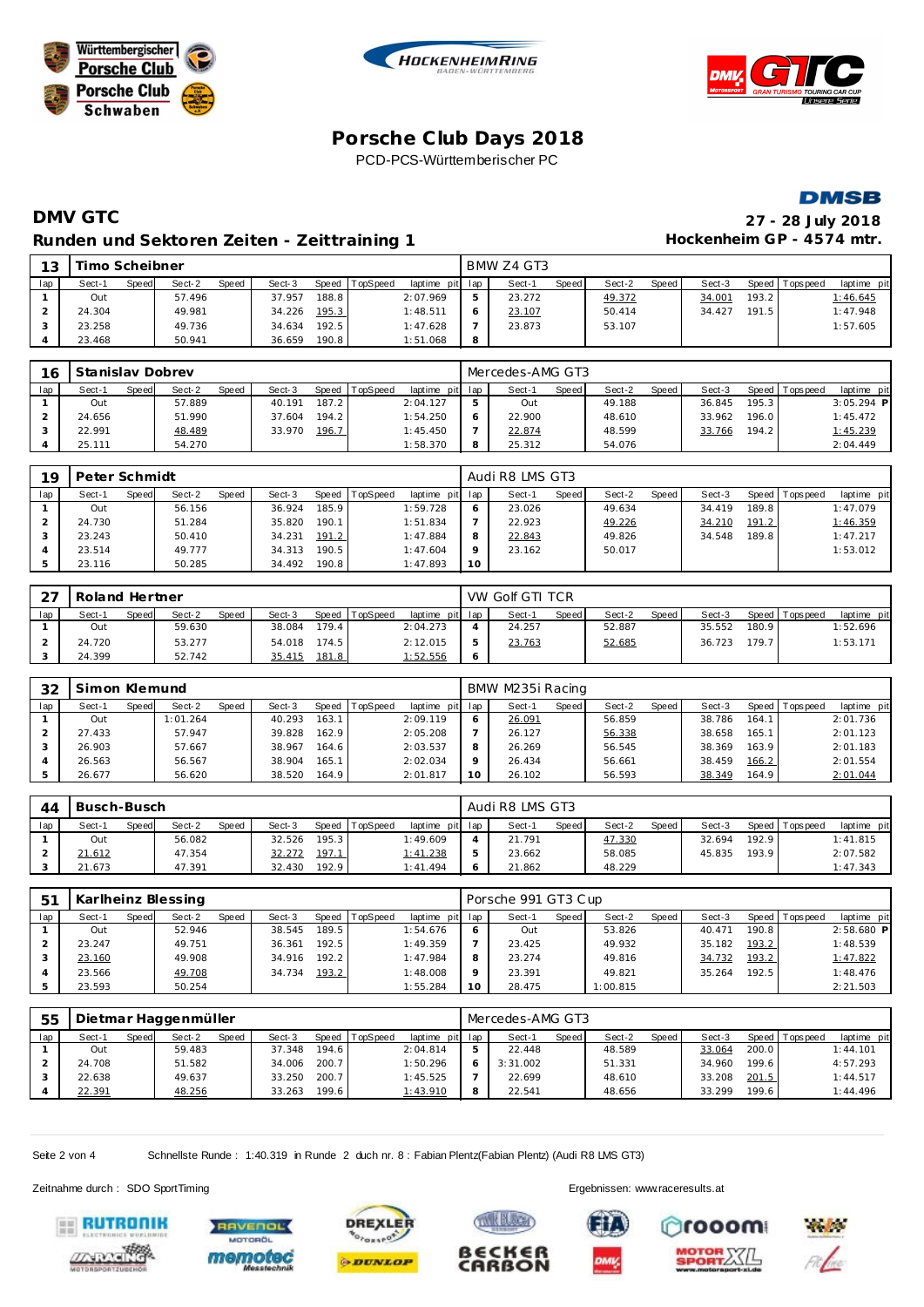







## **DMV GTC 27 - 28 July 2018** Runden und Sektoren Zeiten - Zeittraining 1 **Beiser Einer Einer Hockenheim GP** - 4574 mtr.

| 56  | Bruno Stucky |       |        |       |        |       |          |                 |         | MB SLS GT3 |       |        |       |        |       |                |              |
|-----|--------------|-------|--------|-------|--------|-------|----------|-----------------|---------|------------|-------|--------|-------|--------|-------|----------------|--------------|
| lap | Sect-1       | Speed | Sect-2 | Speed | Sect-3 | Speed | TopSpeed | laptime pit lap |         | Sect-1     | Speed | Sect-2 | Speed | Sect-3 |       | Speed Topspeed | laptime pit  |
|     | Out          |       | 50.135 |       | 34.567 | 197.4 |          | 1:46.662        |         | 22.596     |       | 49.803 |       |        |       |                | 1:53.721     |
|     | 22.601       |       | 48.389 |       | 33.197 | 201.1 |          | 1:44.187        |         | Out        |       | 51.918 |       | 33.870 | 195.7 |                | $3:41.643$ P |
|     | 22.566       |       | 48.074 |       | 33.478 | 199.3 |          | 1:44.118        |         | 22.809     |       | 48.743 |       | 35.726 | 197.1 |                | 1:47.278     |
|     | 22.905       |       | 48.539 |       | 33.367 | 196.0 |          | 1:44.811        | $\circ$ | 22.966     |       | 49.051 |       | 33.786 | 197.8 |                | 1:45.803     |
|     | 22.443       |       | 48.233 |       | 36.327 | 197.4 |          | 1:47.003        |         | 22.546     |       | 48.924 |       | 33.948 | 196.7 |                | 1:45.418     |

| $\sqrt{2}$<br>оз | Glania-Dupré |              |          |              |        |       |                |                 |        | Porsche 991 GT3 Cup |       |        |       |        |       |                |             |
|------------------|--------------|--------------|----------|--------------|--------|-------|----------------|-----------------|--------|---------------------|-------|--------|-------|--------|-------|----------------|-------------|
| lap              | Sect-1       | <b>Speed</b> | Sect-2   | <b>Speed</b> | Sect-3 |       | Speed TopSpeed | laptime pit lap |        | Sect-               | Speed | Sect-2 | Speed | Sect-3 |       | Speed Topspeed | laptime pit |
|                  | Out          |              | 1:14.349 |              | 38.760 | 185.2 |                | 2:18.460        | $\sim$ | 23.182              |       | 50.010 |       | 34.398 | 192.9 |                | 1:47.590    |
|                  | 25.978       |              | 51.215   |              | 35.159 | 192.2 |                | 1:52.352        |        | 23.265              |       | 51.574 |       |        |       |                | 1:52.747    |

| 66  |        |       | Jürgen Marschlich |              |        |       |                |                 | Audi R8 LMS GT4 |              |        |       |        |       |                   |             |
|-----|--------|-------|-------------------|--------------|--------|-------|----------------|-----------------|-----------------|--------------|--------|-------|--------|-------|-------------------|-------------|
| lap | Sect-1 | Speed | Sect-2            | <b>Speed</b> | Sect-3 |       | Speed TopSpeed | laptime pit lap | Sect-1          | <b>Speed</b> | Sect-2 | Speed | Sect-3 |       | Speed   Tops peed | laptime pit |
|     | Out    |       | 1:03.295          |              | 38.784 | 180.0 |                | 2:09.278        | 24.711          |              | 53.376 |       | 37.781 | 179.7 |                   | 1:55.868    |
|     | 25.251 |       | 53.273            |              | 37.303 | 181.5 |                | 1:55.827        | 24.743          |              | 53.660 |       | 37.561 | 176.2 |                   | 1:55.964    |
|     | 24.827 |       | 54.395            |              | 37.360 | 180.9 |                | 1:56.582        | 27.443          |              | 57.994 |       | 40.244 | 175.3 |                   | 2:05.681    |
|     | 24.994 |       | 53.296            |              | 37.304 | 179.7 |                | 1:55.594        | 25.339          |              | 53.742 |       | 38.056 | 176.8 |                   | 1:57.137    |

| 75  |        | Thomas Langer |          |              |        |       |                |                 |   | Porsche 991 GT3 Cup |       |        |       |        |       |                |             |
|-----|--------|---------------|----------|--------------|--------|-------|----------------|-----------------|---|---------------------|-------|--------|-------|--------|-------|----------------|-------------|
| lap | Sect-1 | <b>Speed</b>  | Sect-2   | <b>Speed</b> | Sect-3 |       | Speed TopSpeed | laptime pit lap |   | Sect-1              | Speed | Sect-2 | Speed | Sect-3 |       | Speed Topspeed | laptime pit |
|     | Out    |               | 1:02.867 |              | 36.807 | 187.5 |                | 2:07.142        | - | 23.345              |       | 50.222 |       | 35.261 | 192.2 |                | 1:48.828    |
|     | 24.056 |               | 50.893   |              | 35.632 | 190.8 |                | 1:50.581        |   | 27.410              |       | 54.891 |       | 38.870 | 190.8 |                | 2:01.171    |
|     | 23.331 |               | 50.268   |              | 35.379 | 192.5 |                | 1:48.978        |   | 23.442              |       | 50.632 |       | 35.251 | 191.5 |                | 1:49.325    |
|     | 23.617 |               | 50.766   |              | 42.961 | 190.5 |                | 1:57.344        | 8 | 25.677              |       | 55.680 |       |        |       |                | 2:05.293    |

|     | Suzanne Weidt |       |        |              |        |       |          |                 | Lamborghini Huracan GT3 |              |        |       |        |       |                |             |
|-----|---------------|-------|--------|--------------|--------|-------|----------|-----------------|-------------------------|--------------|--------|-------|--------|-------|----------------|-------------|
| lap | Sect-1        | Speed | Sect-2 | <b>Speed</b> | Sect-3 | Speed | TopSpeed | laptime pit lap | Sect-1                  | <b>Speed</b> | Sect-2 | Speed | Sect-3 |       | Speed Topspeed | laptime pit |
|     | Out           |       | 52.275 |              | 34.892 | 196.0 |          | 1:51.531        | 22.643                  |              | 49.282 |       | 34.522 | 197.1 |                | 1:46.447    |
|     | 23.064        |       | 50.019 |              | 34.399 | 197.8 |          | 1:47.482        | 22.712                  |              | 49.415 |       | 34.284 | 199.3 |                | 1:46.411    |
|     | 23.012        |       | 48.986 |              | 34.695 | 197.1 |          | 1:46.693        | 22.564                  |              | 48.543 |       | 34.176 | 199.6 |                | 1:45.283    |
|     | 22.988        |       | 49.835 |              | 34.452 | 197.4 |          | 1:47.275        |                         |              |        |       |        |       |                |             |

| 82  | Dupré-Dupré |       |        |       |        |       |          |                 | Porsche 991 GT3 Cup |       |        |       |        |        |                 |             |
|-----|-------------|-------|--------|-------|--------|-------|----------|-----------------|---------------------|-------|--------|-------|--------|--------|-----------------|-------------|
| lap | Sect-1      | Speed | Sect-2 | Speed | Sect-3 | Speed | TopSpeed | laptime pit lap | Sect-1              | Speed | Sect-2 | Speed | Sect-3 |        | Speed Tops peed | laptime pit |
|     | Out         |       | 57.729 |       | 39.010 | 188.2 |          | 2:11.023        | 23.040              |       | 49.372 |       | 34.541 | 192.51 |                 | 1:46.953    |
|     | 24.379      |       | 51.265 |       | 37.573 | 192.2 |          | 1:53.217        | 25.142              |       | 53.183 |       |        |        |                 | 1:58.235    |
|     | 23.097      |       | 49.539 |       | 34.284 | 192.9 |          | 1:46.920        |                     |       |        |       |        |        |                 |             |

| 88  | Jean-Luc Weidt |       |        |       |        |       |          |                 |    | Audi R8 LMS GT4 |       |        |       |        |       |                 |             |  |  |
|-----|----------------|-------|--------|-------|--------|-------|----------|-----------------|----|-----------------|-------|--------|-------|--------|-------|-----------------|-------------|--|--|
| lap | Sect-1         | Speed | Sect-2 | Speed | Sect-3 | Speed | TopSpeed | laptime pit lap |    | Sect-1          | Speed | Sect-2 | Speed | Sect-3 |       | Speed Tops peed | laptime pit |  |  |
|     | Out            |       | 56.153 |       | 38.358 | 180.6 |          | 1:59.017        |    | 24.381          |       | 52.618 |       | 36.123 | 184.3 |                 | 1:53.122    |  |  |
|     | 25.412         |       | 54.573 |       | 36.765 | 183.7 |          | 1:56.750        |    | 25.240          |       | 53.802 |       | 37.993 | 182.7 |                 | 1:57.035    |  |  |
|     | 24.634         |       | 52.146 |       | 36.341 | 185.6 |          | 1:53.121        | 8  | 25.189          |       | 53.206 |       | 37.164 | 183.4 |                 | 1:55.559    |  |  |
|     | 3:34.210       |       | 59.767 |       | 37.257 | 184.0 |          | 5:11.234        |    | 24.648          |       | 52.693 |       | 36.975 | 184.0 |                 | 1:54.316    |  |  |
|     | 24.704         |       | 52.911 |       | 36.551 | 185.2 |          | 1:54.166        | 10 |                 |       |        |       |        |       |                 |             |  |  |

| -99 | Kevin Arnold |       |          |       |        |       |                |                 |   | Audi RS 3 LMS TCR |              |        |       |        |       |                 |             |  |  |
|-----|--------------|-------|----------|-------|--------|-------|----------------|-----------------|---|-------------------|--------------|--------|-------|--------|-------|-----------------|-------------|--|--|
| lap | Sect-1       | Speed | Sect-2   | Speed | Sect-3 |       | Speed TopSpeed | laptime pit lap |   | Sect-1            | <b>Speed</b> | Sect-2 | Speed | Sect-3 |       | Speed Tops peed | laptime pit |  |  |
|     | Out          |       | 1:01.490 |       | 37.579 | 168.8 |                | 2:04.035        | 4 | 23.753            |              | 52.687 |       | 34.904 | 176.5 |                 | 1:51.344    |  |  |
|     | 25.611       |       | 56.997   |       | 40.137 | 177.0 |                | 2:02.745        | 5 | 23.825            |              | 52.546 |       | 35.087 | 177.6 |                 | 1:51.458    |  |  |
|     | 23.771       |       | 52.931   |       | 34.933 | 177.0 |                | 1:51.635        | O |                   |              |        |       |        |       |                 |             |  |  |

**TWEE BLOCK** 

€CK€f

**CARBON** 

ß

Seite 3 von 4 Schnellste Runde : 1:40.319 in Runde 2 duch nr. 8 : Fabian Plentz(Fabian Plentz) (Audi R8 LMS GT3)